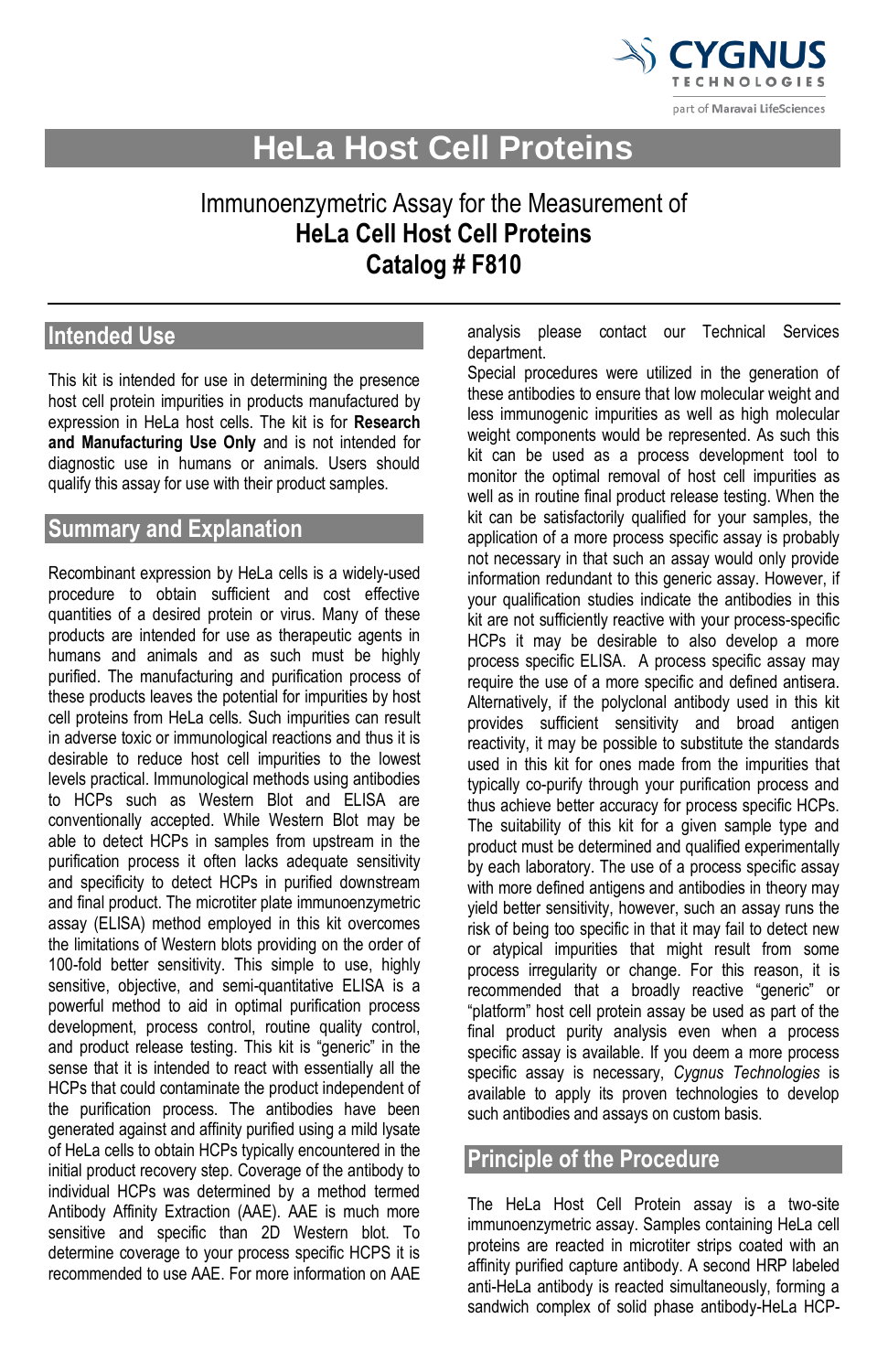enzyme labeled antibody. The microtiter strips are then washed to remove any unbound reactants. After the washes, the substrate tetramethylbenzidine is then reacted. The amount of hydrolyzed substrate is read on a microtiter plate reader and is directly proportional to the concentration of HeLa Host cell proteins present.

## **Reagents & Materials Provided**

| Component                                                 | Product # |  |
|-----------------------------------------------------------|-----------|--|
| Anti-HeLa:HRP                                             | F811      |  |
| Affinity purified goat antibody conjugated to HRP         |           |  |
| in a protein matrix with preservative. 1x12mL             |           |  |
| Anti-HeLa coated microtiter strips                        | F812*     |  |
| 12x8 well strips in a bag with desiccant                  |           |  |
| <b>HeLa HCP Standards</b>                                 | F813      |  |
| HeLa HCPs in Catalog #1094 with preservative.             |           |  |
| Standards at 0, 3, 6, 12, 25, 50, 100, and                |           |  |
| 200ng/mL. 1 mL/vial.                                      |           |  |
| <b>Stop Solution</b>                                      | F006      |  |
| 0.5M sulfuric acid. 1x12mL                                |           |  |
| <b>TMB Substrate</b>                                      | F005      |  |
| 3,3',5,5' Tetramethylbenzidine. 1x12mL                    |           |  |
| Wash Concentrate (20X)                                    | F004      |  |
| Tris buffered saline with preservative. 1x50mL            |           |  |
| *All companents can be purphased concretely overst # E919 |           |  |

**\***All components can be purchased separately except # F812.

## **Storage & Stability**

- All reagents should be stored at 2°C to 8°C for stability until the expiration date printed on the kit.
- Reconstituted wash solution is stable until the expiration date of the kit.
- After prolonged storage, you may notice a salt precipitate and/or yellowing of the wash concentrate. These changes will not impact assay performance. To dissolve the precipitate, mix the wash concentrate thoroughly and dilute as directed in the 'Preparation of Reagents' section.

## **Materials & Equipment Required But Not Provided**

- Microtiter plate reader spectrophotometer with dual wavelength capability at 450 & 650nm. *(If your plate reader does not provide dual wavelength analysis you may read at just the 450nm wavelength.)*
- Pipettors 50uL and 100uL
- Repeating or multichannel pipettor 100µL
- Microtiter plate rotator (400 600 rpm)
- Sample Diluent (recommended Cat # I094)
- Distilled water
- 1 liter wash bottle for diluted wash solution

#### **Precautions**

For Research or Manufacturing use only.

- Stop reagent is 0.5M H<sub>2</sub>SO<sub>4</sub>. Avoid contact with eyes, skin, and clothing. At the concentrations used in this kit, none of the other reagents are believed to be harmful.
- This kit should only be used by qualified technicians.

#### **Preparation of Reagents**

- Bring all reagents to room temperature.
- Dilute wash concentrate to 1 liter in distilled water, label with kit lot and expiration date, and store at  $4^{\circ}$ C.

### **Procedural Notes**

1. Complete washing of the plates to remove excess unreacted reagents is essential to good assay reproducibility and sensitivity. We advise against the use of automated or other manually operated vacuum aspiration devices for washing plates as these may result in lower specific absorbances, higher non-specific absorbance, and more variable precision. The manual wash procedure described below generally provides lower backgrounds, higher specific absorbance, and better precision. If duplicate CVs are poor, or if the absorbance of the '0' standard is greater than 0.200, evaluate plate washing procedure for proper performance.

2. High Dose Hook Effect or poor dilutional linearity may be observed in samples with very high concentrations of HCP. High Dose Hook Effect is due to insufficient excess of antibody for very high concentrations of HCPs present in samples upstream in the purification process. Samples with HCP greater than 800µg/mL may give absorbances less than the 200ng/mL standard. It is also possible for samples to have certain HCPs in concentrations exceeding the amount of antibody for that particular HCP. In such cases, the absorbance of the sample at all dilutions may be lower than the highest standard in the kit, however, these samples will fail to show acceptable dilution linearity/parallelism as evidenced by an apparent increase in dilution corrected HCP concentration with increasing dilution. If a hook effect is possible, samples should also be assayed diluted. If the HCP concentration of the undiluted or less diluted sample is less than a more diluted sample, this may be indicative of the hook effect. Such samples should be diluted at least to the minimum required dilutions (MRDs) as established by your qualification studies using your actual final and in-process drug samples. The MRD is the first dilution at which all subsequent dilutions vield the same HCP value within the statistical limits of assay precision. The HCP value to be reported for such samples is the dilution corrected value at or greater than the established MRD. The diluent used should be compatible with accurate recovery. The preferred diluent is our Cat # I094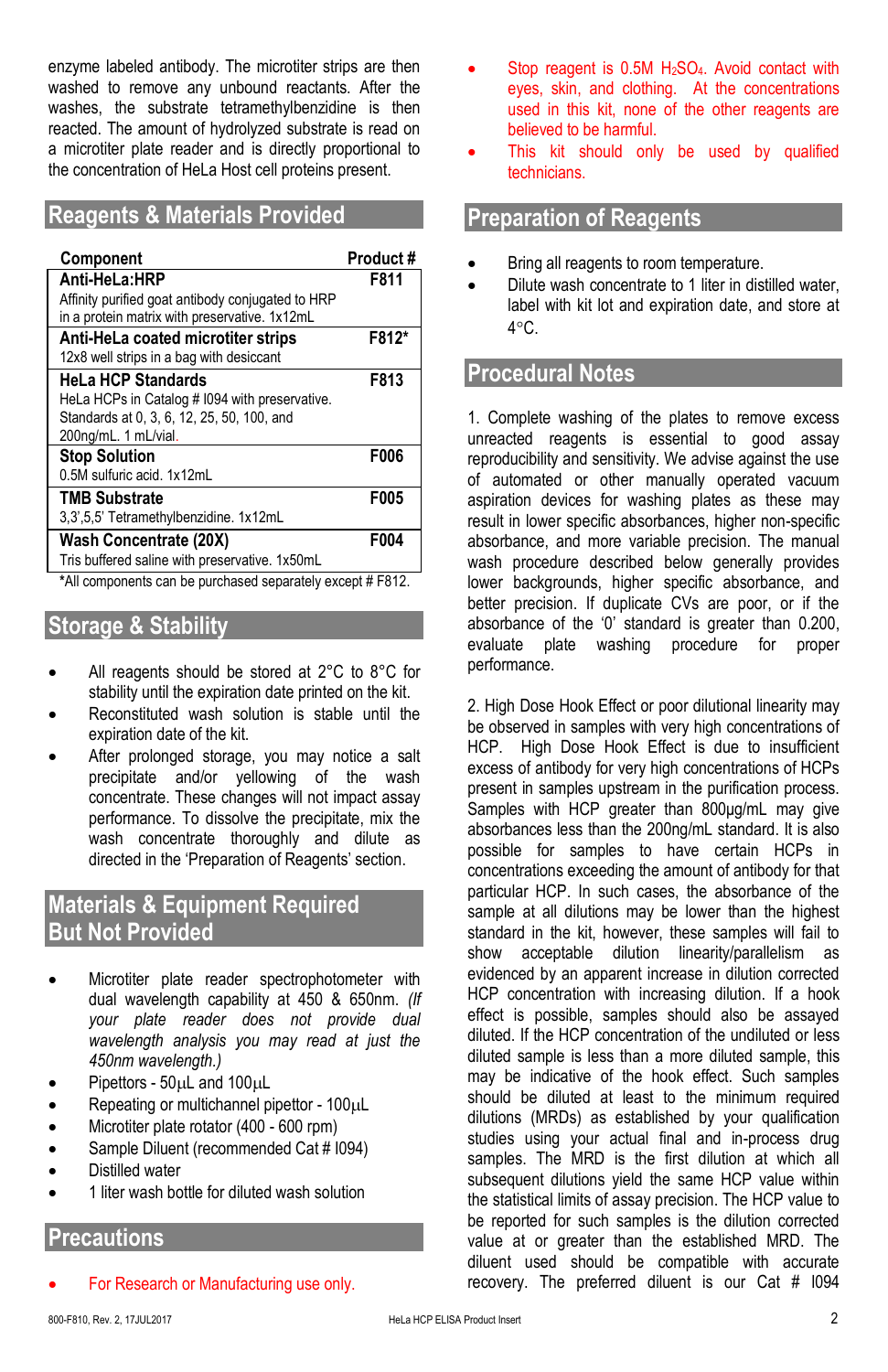available in 100mL, 500mL, or 1 liter bottles. This is the same material used to prepare the kit standards. As the sample is diluted in I094, its matrix begins to approach that of the standards, thus reducing any inaccuracies caused by dilutional artifacts. Other prospective diluents must be tested for non-specific binding and recovery by using them to dilute the 200ng/mL standard, as described in the "Limitations" section below.

#### **Limitations**

- Before relying exclusively on this assay to detect host cell proteins, each laboratory should qualify that the kit antibodies and assay procedure yield acceptable coverage, dilutional linearity, accuracy, and precision. A suggested protocol for this qualification can be obtained from our Technical Services Department or our web site.
- The standards used in this assay are comprised of HeLa HCPs solubilized by mechanical disruption and detergent. AAE analysis of the antibodies used in this kit demonstrates that they recognize the majority of distinct PAGE separated proteins seen using a sensitive protein staining method like silver stain or colloidal gold. Because the vast majority of HCPs will be conserved among all strains of HeLa this kit should be adequately reactive to HCPs from your strain
- Certain sample matrices may interfere in this assay. The standards used in this kit attempt to simulate typical sample protein and matrices. However, the potential exists that the product itself or other components in the sample matrix may result in either positive or negative interference in this assay. High or low pH, detergents, urea, high salt concentrations, and organic solvents are some of the known interference factors. It is advised to test all sample matrices for interference by diluting the 200ng/mL standard, 1 part to 3 parts of the matrix containing no or very low HCP impurities. This diluted standard when assayed as an unknown, should give an added HCP value in the range of 40 to 60ng/mL. Consult Cygnus Technologies Technical Service Department for advice on how to quantitate the assay in problematic matrices.
- Avoid the assay of samples containing sodium azide (NaN3) which will destroy the HRP activity of the conjugate and could result in the underestimation of HCP levels.

## **Assay Protocol**

The suggested assay protocol takes approximately 2.5 hours to complete and will yield a sensitivity of <2ng/mL. The assay is very robust such that assay variables like incubation times, sample size, and other sequential incubation schemes can be altered to manipulate assay performance for more

sensitivity, increased upper analytical range, or reduced sample matrix interference. Before modifying the protocol from what is recommended, you are advised to contact Technical Services for input on the best way to achieve your desired goals.

- The protocol specifies use of an approved orbital microtiter plate shaker for the immunological steps. These can be purchased from most laboratory supply companies. If you do not have such a device, it is possible to incubate the plate without shaking however, it will be necessary to extend the immunological incubation step in the plate by about one hour to achieve comparable results to the shaking protocol. Do not shake during the 30-minute substrate incubation step, as this may result in higher backgrounds and worse precision.
- Bring all reagents to room temperature. Set-up plate spectrophotometer to read dual wavelength at 450nm for the test wavelength and ~650nm for the reference.
- Thorough washing is essential to proper performance of this assay. Automated plate washing systems or other vacuum aspiration devices are not recommended. The manual method described in the assay protocol is preferred for best precision, sensitivity and accuracy. A more detailed discussion of this procedure can be obtained from our Technical Services Department or on our web site. In addition, a video demonstration of proper plate washing technique is available in the 'Technical Help' section of our web site.
- All standards, controls, and samples should be assayed at least in duplicate.
- Maintain a repetitive timing sequence from well to well for all assay steps to ensure that all incubation times are the same for each well.
- Make a work list for each assay to identify the location of each standard, control, and sample.
- It is recommended that your laboratory assay appropriate quality control samples in each run to ensure that all reagents and procedures are correct. **You are strongly urged to make controls in your typical sample matrix using HCPs derived from your cell line. These controls can be aliquoted into single-use vials and stored frozen for long-term stability.**
- Strips should be read within 30 minutes after adding stop solution since color will fade over time.

#### **Quality Control**

 Precision on duplicate samples should yield average % coefficients of variation of less than 15% for samples in the range of 6-200ng/mL. CVs for samples <6ng/mL may be greater than 15%.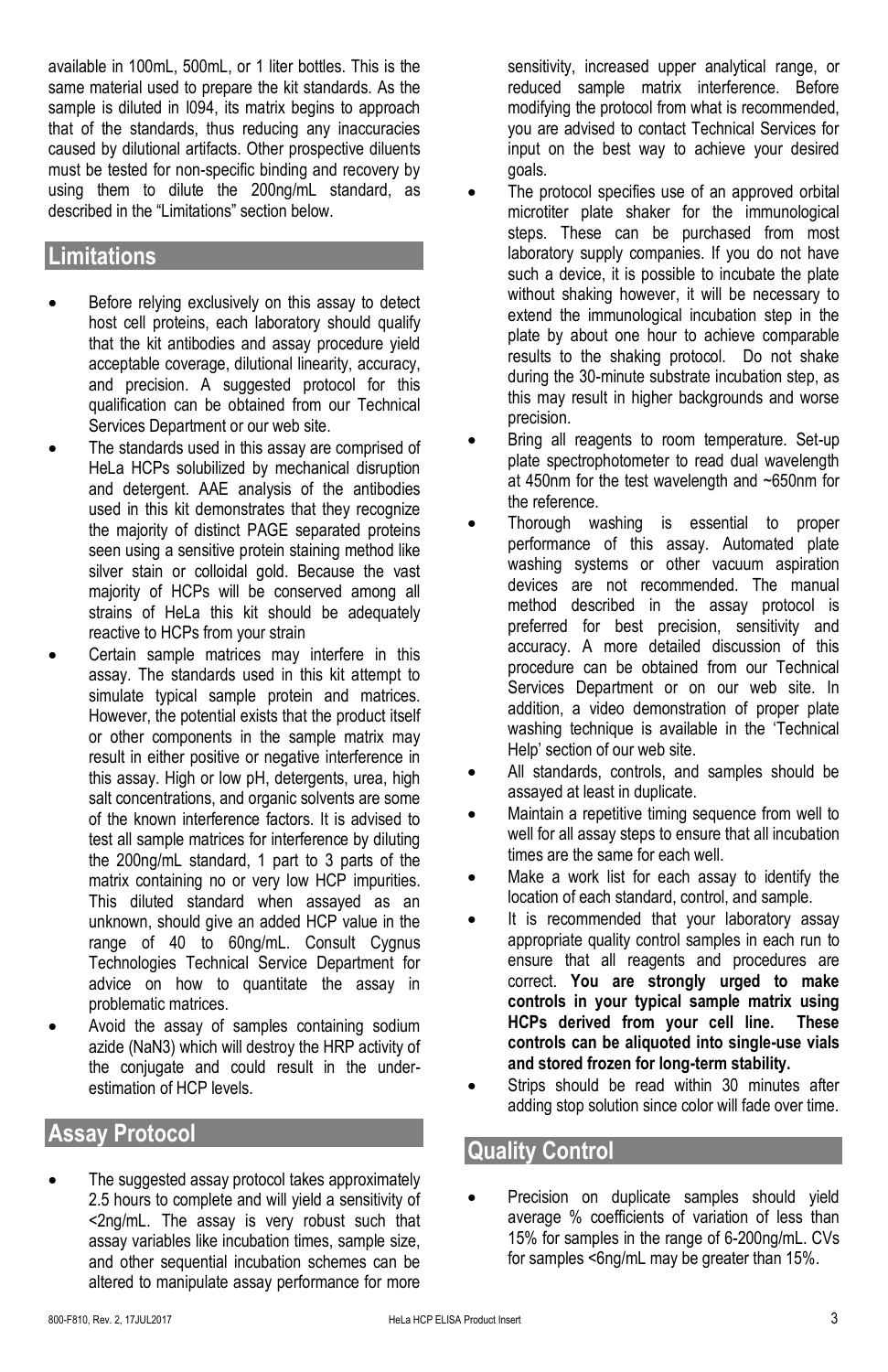It is recommended that each laboratory assay appropriate quality control samples in each run to ensure that all reagents and procedures are correct.

#### **Assay Protocol**

**1. Pipette 100µL of anti-HeLa:HRP (#F811) into each well.**

**2. Pipette 50µL of standards (#F813), controls and samples into wells indicated on work list.**

**3. Cover & incubate on orbital plate shaker at 400 - 600**  rpm for 2 hours at room temperature,  $24^{\circ}C \pm 4^{\circ}C$ .

**4. Dump contents of wells into waste. Blot and gently but firmly tap over absorbent paper to remove most of the residual liquid. Overly aggressive banging of the plate or use of vacuum aspiration devices in an attempt to remove all residual liquid is not necessary and may cause variable dissociation of antibody bound material resulting in lower ODs and worse precision. Fill wells generously to overflowing with diluted wash solution using a squirt bottle or by pipetting in ~350µL. Dump and tap again. Repeat for a total of 4 washes. Wipe off any liquid from the bottom outside of the microtiter wells as any residue can interfere in the reading step. Do not allow wash solution to remain in wells for longer than a few seconds. Do not allow wells to dry before adding substrate.**

**5. Pipette 100µL of TMB substrate (#F005).** 

**6. Incubate at room temperature for 30 minutes. DO NOT SHAKE.**

**7. Pipette 100µL of Stop Solution (#F006).**

**8. Read absorbance at 450/650nm** 

### **Example Data**

| Well #         | <b>Contents</b> | Abs.<br>at 450nm-650nm | Mean<br>Abs. |  |
|----------------|-----------------|------------------------|--------------|--|
| A1             | Ong/mL          | 0.044                  | 0.044        |  |
| A2             | Ong/mL          | 0.044                  |              |  |
| <b>B1</b>      | 3ng/mL          | 0.087                  | 0.085        |  |
| B <sub>2</sub> | 3ng/mL          | 0.083                  |              |  |
| C <sub>1</sub> | 6ng/mL          | 0.127                  | 0.126        |  |
| C <sub>2</sub> | 6ng/mL          | 0.125                  |              |  |
| D1             | 12ng/mL         | 0.229                  | 0.223        |  |
| D <sub>2</sub> | 12ng/mL         | 0.217                  |              |  |
| E1             | 25ng/mL         | 0.385                  | 0.385        |  |
| E <sub>2</sub> | 25ng/mL         | 0.384                  |              |  |
| F1             | 50ng/mL         | 0.708                  | 0.719        |  |
| F <sub>2</sub> | 50ng/mL         | 0.730                  |              |  |
| G <sub>1</sub> | 100ng/mL        | 1.306                  | 1.305        |  |
| G <sub>2</sub> | 100ng/mL        | 1.303                  |              |  |
| H1             | 200ng/mL        | 2.636                  | 2.580        |  |
| H <sub>2</sub> | 200ng/mL        | 2.524                  |              |  |

## **Calculation of Results**

The standards may be used to construct a standard curve with values reported in ng/mL "total immunoreactive HCP equivalents". This data reduction may be performed through computer methods using curve fitting routines such as point-to-point, cubic spline, or 4 parameter logistic fit. **Do not use linear regression analysis to interpolate values for samples as this may lead to significant inaccuracies!** Data may also be manually reduced by plotting the absorbance values of the standard on the y-axis versus concentration on the x-axis and drawing a smooth point-to-point line. Absorbances of samples are then interpolated from this standard curve.

#### **Performance Characteristics**

*Cygnus Technologies* has qualified this assay by conventional criteria as indicated below. This qualification is generic in nature and is intended to supplement but not replace certain user and product specific qualification that should be performed by each laboratory. At a minimum, each laboratory is urged to perform a spike and recovery study in their sample types. In addition, any of your samples types containing process derived HCPs within or above the analytical range of this assay should be evaluated for dilution linearity to ensure that the assay is accurate and has sufficient antibody excess for your particular HCPs. Each laboratory and technician should also demonstrate competency in the assay by performing a precision study similar to that described below. A more detailed discussion of recommended user qualification protocols can be obtained by contacting our Technical Services Department or on-line at our website.

#### **Sensitivity**

The lower limit of detection (**LOD**) is defined as that concentration corresponding to a signal two standard deviations above the mean of the zero standard. LOD is 0.5 ng/mL.

The lower limit of quantitation (**LOQ**) is defined as the lowest concentration, where concentration coefficients of variation (CVs) typically are <20%. The LOQ is 2 ng/mL.

#### **Precision**

Both intra (n=20 replicates) and inter-assay (n=10 assays) precision were determined on 3 pools with low (6ng/mL), medium (25ng/mL), and high concentrations (100ng/mL). The % CV is the standard deviation divided by the mean and multiplied by 100.

| Pool   | Intra assay CV | Inter assay CV |
|--------|----------------|----------------|
| Low    | 5.5%           | 4.3%           |
| Medium | 3.5%           | 3.0%           |
| High   | 4 1%           | 28%            |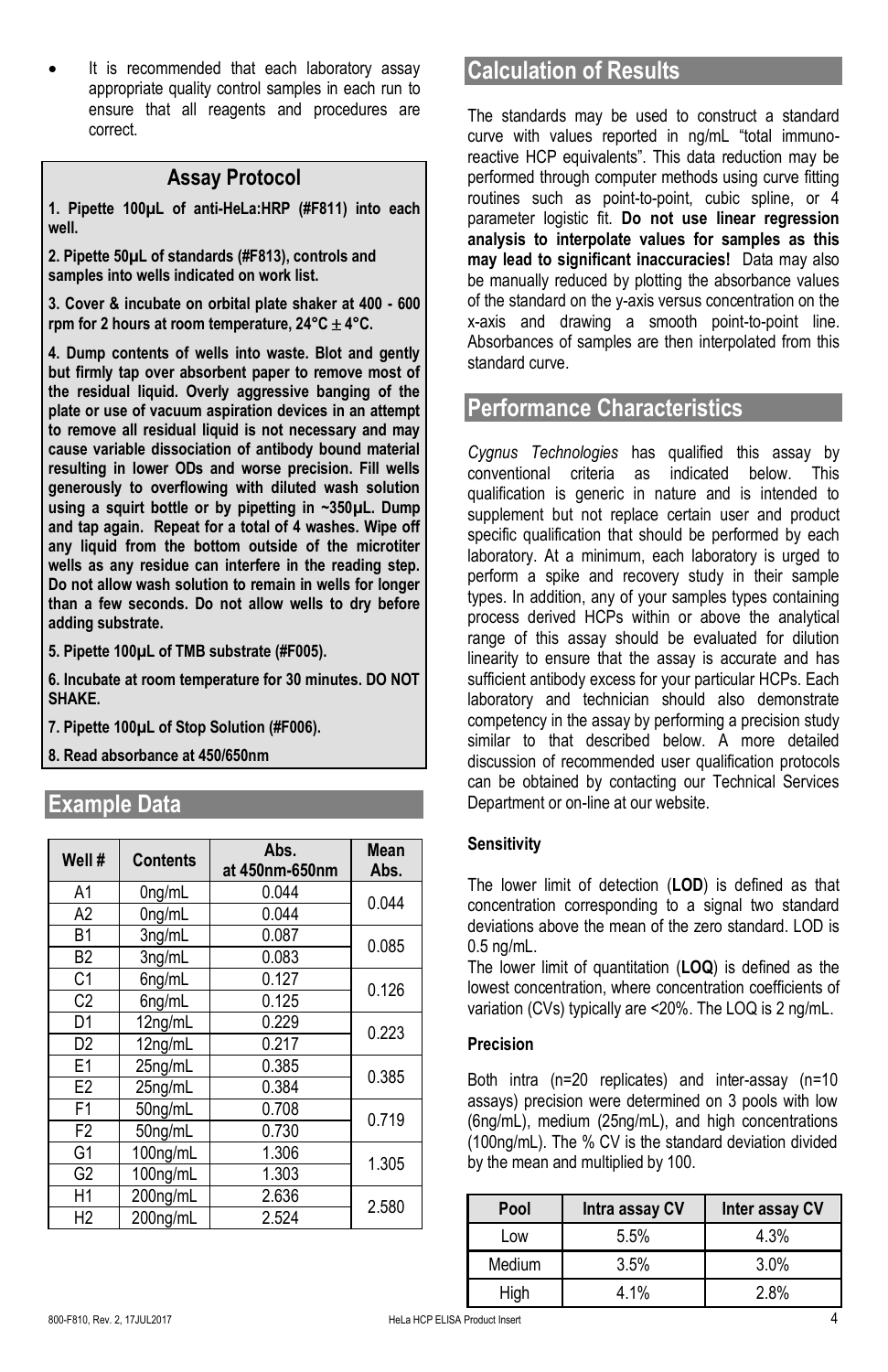#### **Recovery / Interference Studies**

Various buffer matrices have been evaluated by adding known amounts of HeLa HCPs used to make the standards in this kit. Because this assay is designed to minimize matrix interference most of these buffers yielded acceptable recovery (defined as between 80 - 120%). In general extremes in  $pH$  (<6.0 and  $>8.5$ ) as well as certain detergents can cause under -recovery. Organic solvents and high salt concentration can also interfere. In some cases, very high concentrations of the product protein may also cause a negative interference in this assay. Each user should demonstrate that their sample matrices and product itself yield accurate recovery. Such an experiment can be performed by diluting the 200ng/mL standard provided with this kit into the sample in question. For example, we suggest adding 1 part of the 200 ng/mL standard to 3 parts of the test sample. This yields an added spike of 50ng/mL. Any endogenous HeLa HCPs from the sample itself determined prior to spiking and corrected for by the 20% dilution of that sample can be subtracted from the value determined for the spiked sample. The added spike and recovery should be within allowable limits e.g. 80% to 120%. Should you have any problems achieving adequate spike and recovery data you are strongly recommendations on how to overcome sample matrix interference.

#### **Hook Capacity**

Increasing concentrations of HCPs >200ng/mL were assayed as unknowns. The hook capacity, defined as that concentration that will give an absorbance reading less than the 200 ng/mL standard was >800 μg/mL**.** 

### **Ordering Information/ Customer Service**

*Cygnus Technologies* also offers kits for the extraction of Host cell DNA. The following kits are available:

• Residual Host Cell DNA extraction:

Cat # D100W, DNA Extraction Kit in 96 deep well plate Cat # D100T, DNA Extraction Kit in microfuge tubes

To place an order or to obtain additional product information contact *Cygnus Technologies*:

**\_\_\_\_\_\_\_\_\_\_\_\_\_\_\_\_\_\_\_\_\_\_\_\_\_\_\_\_\_\_\_\_\_\_\_\_\_\_\_\_\_\_\_\_\_\_**

#### [www.cygnustechnologies.com](http://www.cygnustechnologies.com/)

Cygnus Technologies, LLC 4332 Southport Supply Rd. SE Southport, NC 28461 USA Tel: 910 -454 -9442 Fax: 910 -454 -9443 Email[: techsupport@cygnustechnologies.com](mailto:techsupport@cygnustechnologies.com)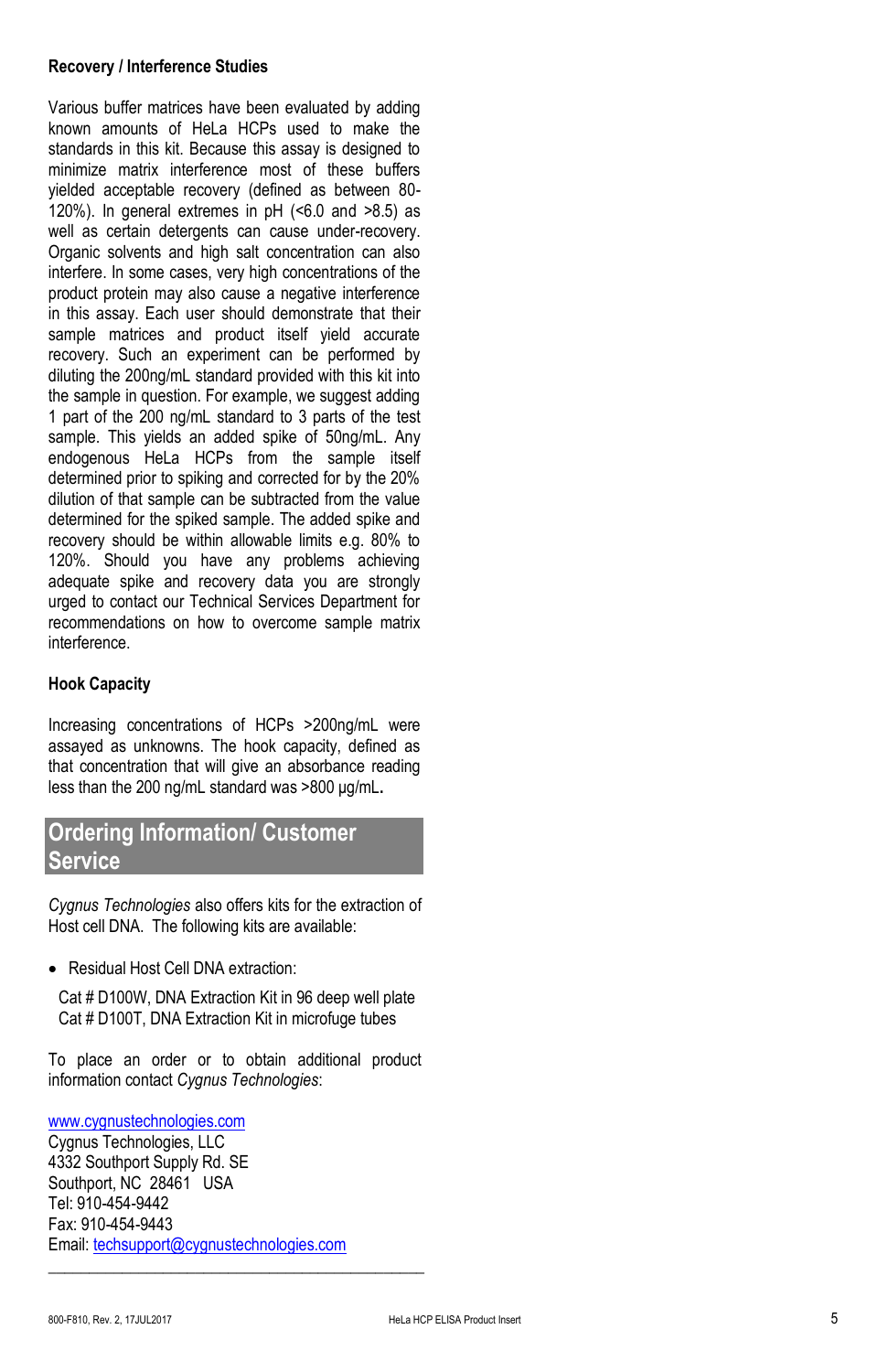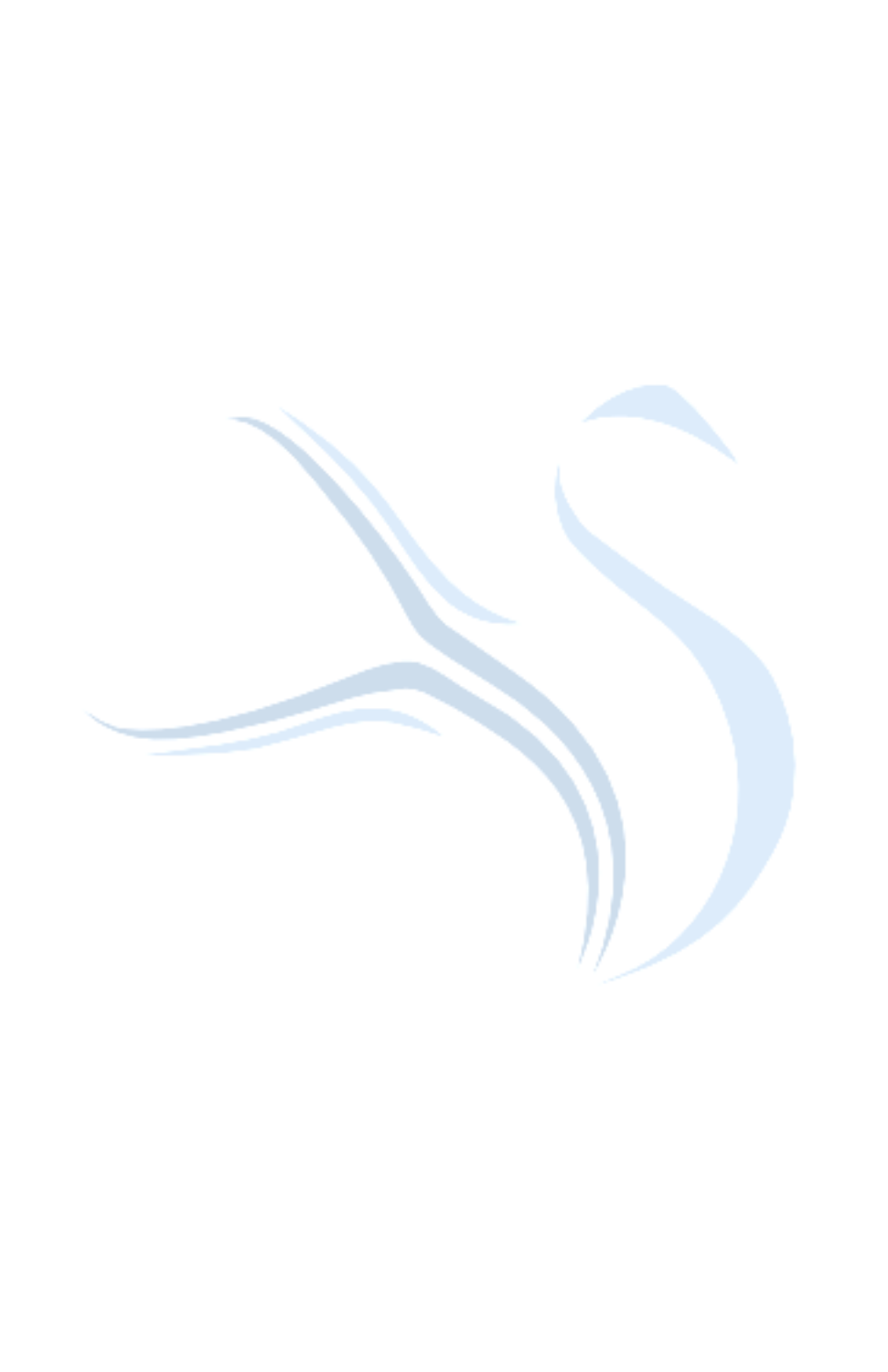